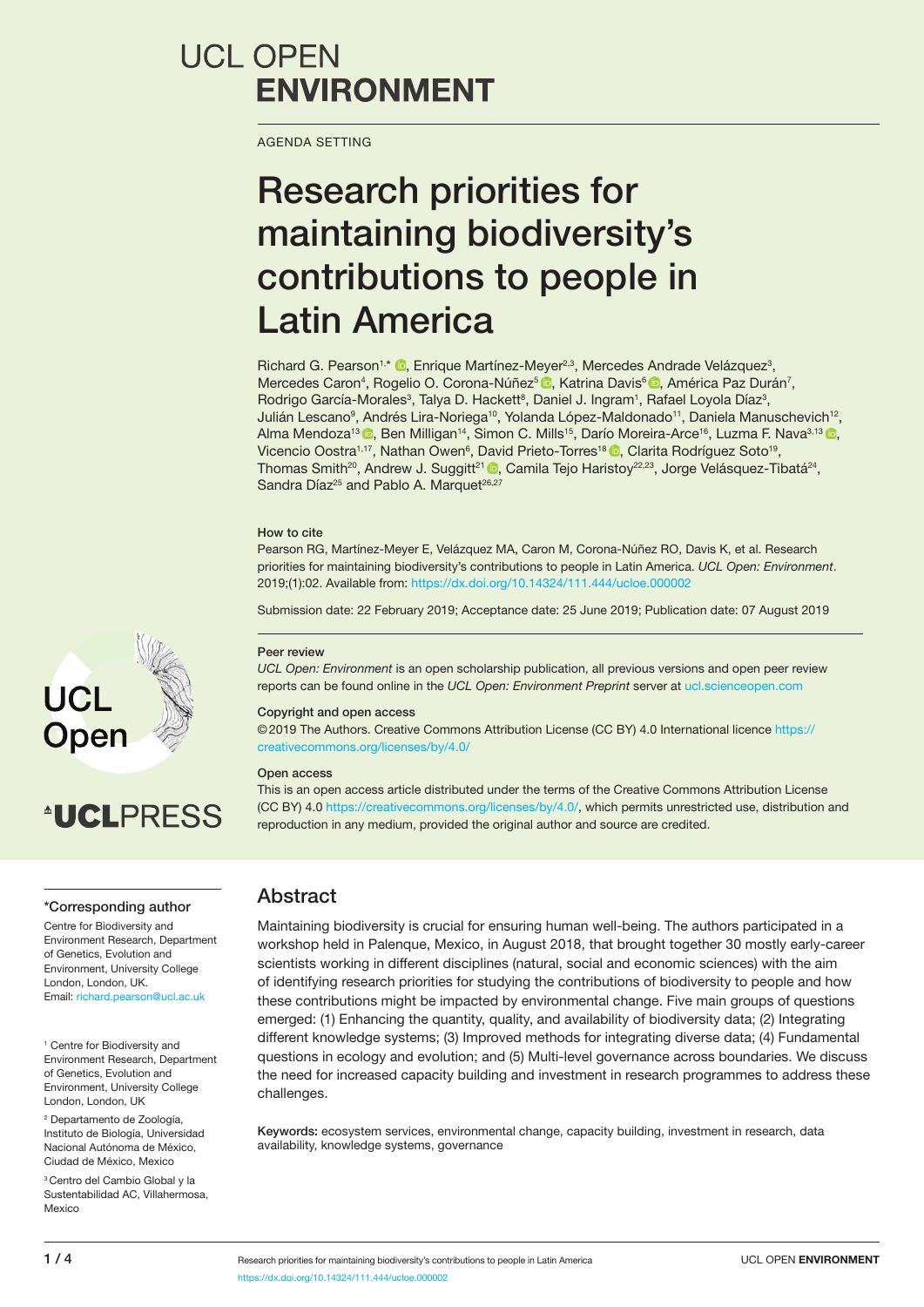## **UCL OPEN ENVIRONMENT**

4 Instituto Multidisciplinario de Biología Vegetal (IMBIV), Universidad Nacional de Córdoba (UNC), CONICET, Córdoba, Argentina

5 Procesos y Sistemas de Información en Geomática, SA de CV. Calle 5 Viveros de Peten No. 18, Col. Viveros del Valle, Tlalnepantla, CP 54060, Edo. de Mex, Mexico

6 Land, Environment, Economics and Policy Institute, University of Exeter Business School, Xfi Building, Rennes Drive, Exeter, UK

7 Instituto de Ecología y Biodiversidad, Casilla 653, Santiago, Chile

<sup>8</sup> Department of Zoology, University of Oxford, Oxford, UK

<sup>9</sup> Instituto de Diversidad y Ecología Animal (IDEA), Universidad Nacional de Córdoba, Consejo Nacional de Investigaciones Científicas y Técnicas (CONICET), Córdoba, Argentina

10 Instituto de Ecología, A.C. Carretera antigua a Coatepec 351, Col. El Haya, Xalapa, Veracruz, Mexico

11 Department of Geography, Ludwig Maximilian University of Munich, Munich, Germany

12 Universidad Academia de Humanismo Cristiano, Escuela de Geografía, Condell 343, Providencia. Santiago, Chile

13 International Institute for Applied Systems Analysis (IIASA), Schloßpl. 1, Laxenburg, 2361, Vienna, Austria

14 Institute for Sustainable Resources, University College London, London, UK; Current address: Global Water Institute, University of New South

Wales, Sydney, Australia 15 Department of Animal and Plant

Sciences, University of Sheffield, Sheffield, UK 16 Laboratorio de Estudios del

Antropoceno, Facultad de Ciencias Forestales, Universidad de Concepción, Chile

<sup>17</sup> Organismal and Evolutionary Biology Research Programme, Research Centre for Ecological Change, University of Helsinki, Helsinki, Finland

18 Departamento de Biología Evolutiva, Facultad de Ciencias, Museo de Zoología, Universidad Nacional Autónoma de México, México City, Mexico

19 Centro de Estudios e Investigación en Desarrollo Sustentable, Universidad Autónoma del Estado de México, Toluca, Mexico

20 Sustainability Research Institute, School of Earth and Environment, University of Leeds, Leeds, UK

<sup>21</sup> Department of Biology, University of York, York, UK

## Introduction

Biodiversity contributes to people's quality of life, for example, by pollinating crops, controlling pests, promoting soil fertility, and providing goods and aesthetic pleasure. Maintaining biodiversity to secure the supply of these benefits is crucial for ensuring human well-being, including through economic development and poverty alleviation [\[1\]](#page-3-0). We participated in a workshop held in Palenque, Mexico, 28–30 August 2018, that brought together 30 mostly early-career scientists working in different disciplines (natural, social and economic sciences) from across Latin America and the UK. Our aim was to identify research priorities for studying the manifold contributions of biodiversity to people and how these contributions might be impacted by environmental change. The workshop focussed on Latin America, which has particular challenges related to conserving globally significant biodiversity while addressing social and economic problems [\[2\]](#page-3-1), but all of the points discussed will resonate with similar challenges in other regions of the world.

Here, we provide a summary of the key research priorities identified in the workshop.

Research priorities were identified through a series of break-out discussion groups followed by plenary discussions in which participants first identified a broad set of candidate questions, before iteratively paring the long list down and grouping them by topic. Discussions centred around key research questions that need to be answered to inform policy decision-making. We also discussed the feasibility of answering each question, and the funding and capacity building mechanisms that will be needed. Our list is by no means exhaustive and is subjective in so far as it is based on the expert opinion of those participating in the workshop, but we see particular value in this being the opinions of early-career researchers who will themselves push forward this research agenda over the coming decades. Our goal here is to share the overarching conclusions of our workshop with a view to stimulating future in-depth research into these important topics.

## Priority research questions

Five main groups of questions emerged, which we summarise below and in [Table 1](#page-1-0). A first topic centred around how the quantity and quality of data relating to biodiversity could be enhanced, and how those data could be made more widely available to diverse users. High quality baseline data relating to multiple dimensions of biodiversity – genetic, taxonomic, phylogenetic and functional – is often lacking and yet is fundamental to understanding responses to environmental change. We therefore identified a need to establish more rapid biodiversity assessment programmes, to strengthen long-term monitoring programmes, to use standardised collection protocols, and to

#### <span id="page-1-0"></span>Table 1. Key areas for future research with example priority research questions.

#### Enhancing the quantity, quality and availability of biodiversity data

How can we accelerate the collection of biodiversity data?

How can we facilitate access to and sharing of ecological, environmental, and socially relevant data?

#### Integrating different knowledge systems

Does incorporating different world views result in better management of biodiversity and the associated benefits for humans?

How do power imbalances influence the integration of different values in the governance of ecosystem services?

#### Improved methods for integrating diverse data

How can we best integrate data from various sources and across different spatial and temporal scales? How can we improve the uptake of methods that consider uncertainty, ecological interactions, non-linearity and synergistic effects?

#### Fundamental questions in ecology and evolution

How does the distribution of genetic variation across the genome and across species' geographical ranges determine capacity for evolutionary adaptation to rapid anthropogenic change? How sensitive are ecological communities to perturbation, how robust are they to species loss, and what aspects of the community determine this?

#### Multi-level governance across boundaries

How can we conserve, restore or enhance ecosystems and biodiversity, and associated benefit and detriment flows, that extend across local or national boundaries?

How can (or should) nested scales of governance (local, national, international; public, private) be coordinated and reformed to enhance benefits to people from biodiversity and ecosystems?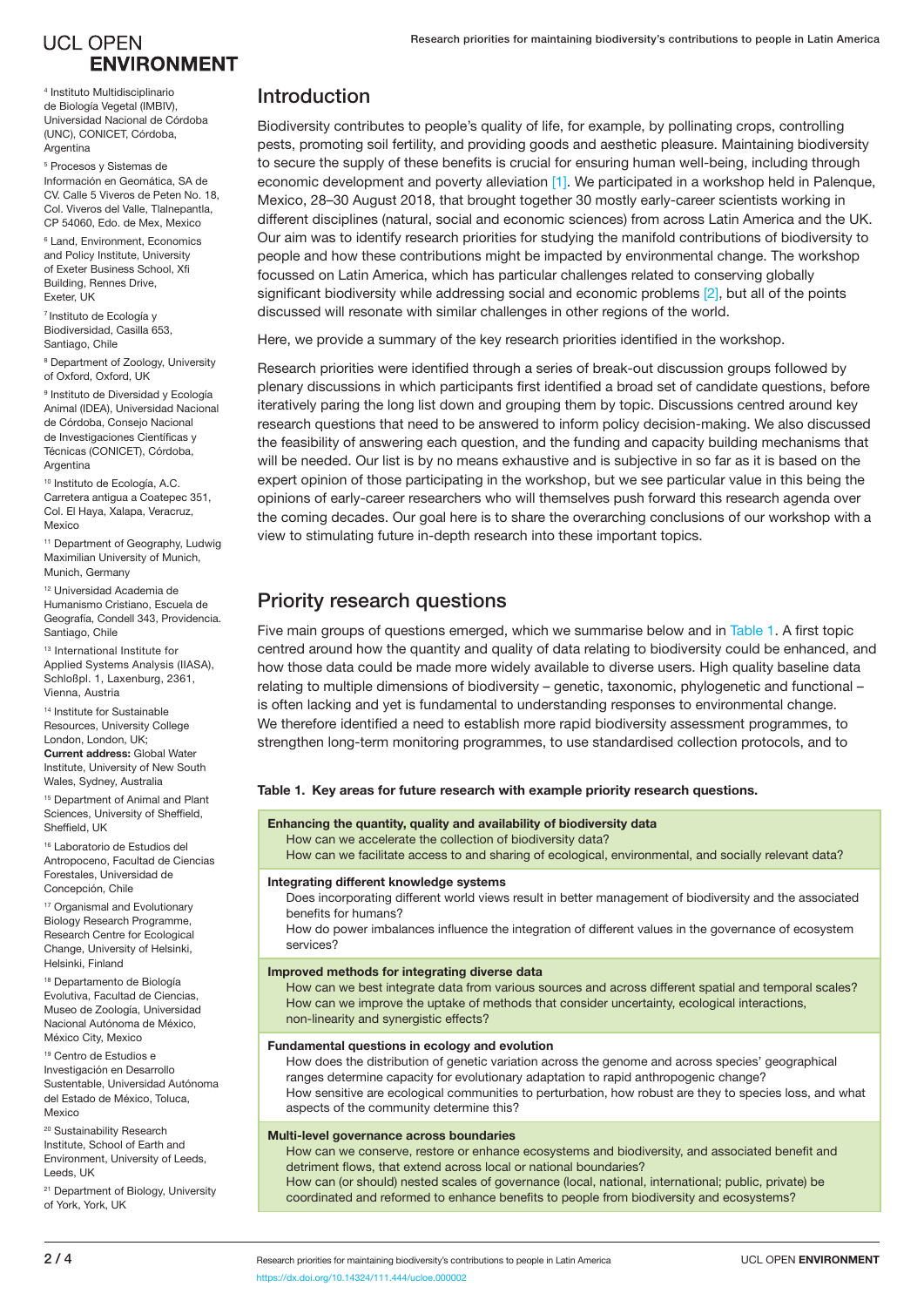## **UCL OPEN ENVIRONMENT**

22 Instituto de Conservación, Biodiversidad y Territorio, Facultad de Ciencias Forestales y Recursos Naturales, Universidad Austral de Chile, Valdivia, Chile

23 Centro de Ciencia del Clima y la Resiliencia, Facultad de Ciencias Físicas y Matemáticas, Universidad de Chile, Santiago, Chile

24 NASCA Conservation Program, The Nature Conservancy, Bogotá, Colombia

25 Instituto Multidisciplinario de Biología Vegetal, CONICET and Universidad Nacional de Córdoba, Córdoba, Argentina

26 Departamento de Ecología, Facultad de Ciencias Biológicas, Pontificia Universidad Católica de Chile, Chile

27 Instituto de Ecología y Biodiversidad (IEB), Laboratorio Internacional en Cambio Global (LINCGlobal), Centro de Cambio Global UC (PUCGlobal), The Santa Fe Institute, and Centro de Ciencias de la Complejidad (C3), Universidad Autónoma de México, Mexico

use modern technologies such as eDNA and remote sensing to capture data. Moreover, although significant progress in data sharing has been achieved in recent years [e.g. through the Global Biodiversity Information Facility (GBIF)], data are too often inaccessible to relevant stakeholders. More activity in compiling large datasets (e.g.  $[3-6]$  $[3-6]$  $[3-6]$  $[3-6]$ ) is needed, and as a community we need to incentivise data sharing, for instance, through promotions criteria that recognise contributions to shared repositories (e.g. [[7\]](#page-3-6)).

A second set of questions focussed on the challenge of integrating different world views and value systems. The Intergovernmental Science-Policy Platform on Biodiversity and Ecosystem Services (IPBES) has adopted a framing that uses the notion of 'nature's contributions to people' (NCP; [\[8\]\)](#page-3-7), which fully includes, but goes beyond, that of ecosystem services. The NCP approach recognises the role that culture plays in defining links between people and nature, and incorporates local and traditional knowledge [\[9\]](#page-3-8) alongside that of Western science. This raises important questions about how exactly different world views can be integrated in biodiversity studies and whether doing so results in better management of benefits and detriments to people. Central to these questions will be issues relating to power imbalances, as power dynamics strongly influence what aspects of biodiversity are prioritised for research and are particularly relevant to the quality of life of marginalised people.

Our third category of questions included diverse issues relating to the need for improved methods of analysis. As increasing quantities of data are made available from different sources, at varying spatial and temporal scales, and relating to diverse phenomena in natural and social sciences, there is a need for more transdisciplinary methods that can help us to make sense of these rich sources of information. Such methods will need to incorporate robust ways to deal with uncertainty, and must allow for the consideration of complex, non-linear and delayed responses resulting from ecological interactions (e.g. [\[10\]](#page-3-9)) and synergies between threats (e.g. [\[11\]\)](#page-3-10).

A fourth set of questions focussed on areas of research that are currently hot topics in ecology and evolutionary biology, and that are deemed of key importance for ensuring adequate management of biodiversity and the sustainability of its contributions to people. A wealth of questions was discussed relating to the responses of individuals, populations, species and communities to environmental perturbations, and the functional responses that will define the benefits that people derive from nature. In some cases the questions related to classic debates (such as concerning the relationship between diversity and stability; [\[12\]\)](#page-3-11) and there was scepticism that they would be answered in the next 5 to 10 years. However, several questions were viewed as both pressing in an applied sense and also feasible to answer in light of new methods, particularly with regard to generating a more mechanistic understanding of how biodiversity responds to anthropogenic change.

A final set of questions concerned governance challenges, especially relating to the transboundary management of biodiversity and ecosystems, and the links between public and private sectors. Transboundary management is essential given the globalised or transnational nature of environmental change drivers, and the spatial misalignment of governance boundaries and ecosystems. This also relates to the need for biodiversity datasets that extend across multiple countries and are widely available in standardised formats, in line with the first category of questions that we identify above. Governance reforms will be necessary to meet each country's international commitments, such as under the Convention on Biological Diversity and through the Sustainable Development Goals, yet further research is needed as to how collective decision making, institutions and norms can or should mediate, allocate or otherwise influence flows of benefits to people from ecosystems and biodiversity.

## What is needed to answer the questions?

Latin America will play an important part in the future of global change at the planetary scale; for example, deforestation in the Amazon and the melting of Patagonia's glaciers will strongly affect the hydrological cycle and climate across the Americas and possibly beyond. Yet most nations in Latin America have biodiversity and ecosystem research low down their agendas. Enhancing human well-being requires that we increase efforts to protect and restore the many ways in which biodiversity contributes to people and ensure that those contributions are long lasting and accessible to all. In order to foster and accelerate research that will address the key questions that we have identified, we recommend: (1) A focus on capacity building to educate transdisciplinary researchers, increase transboundary training, meet training needs in less well-served regions, and retain young researchers in the region; and (2) Investment in research programs that are